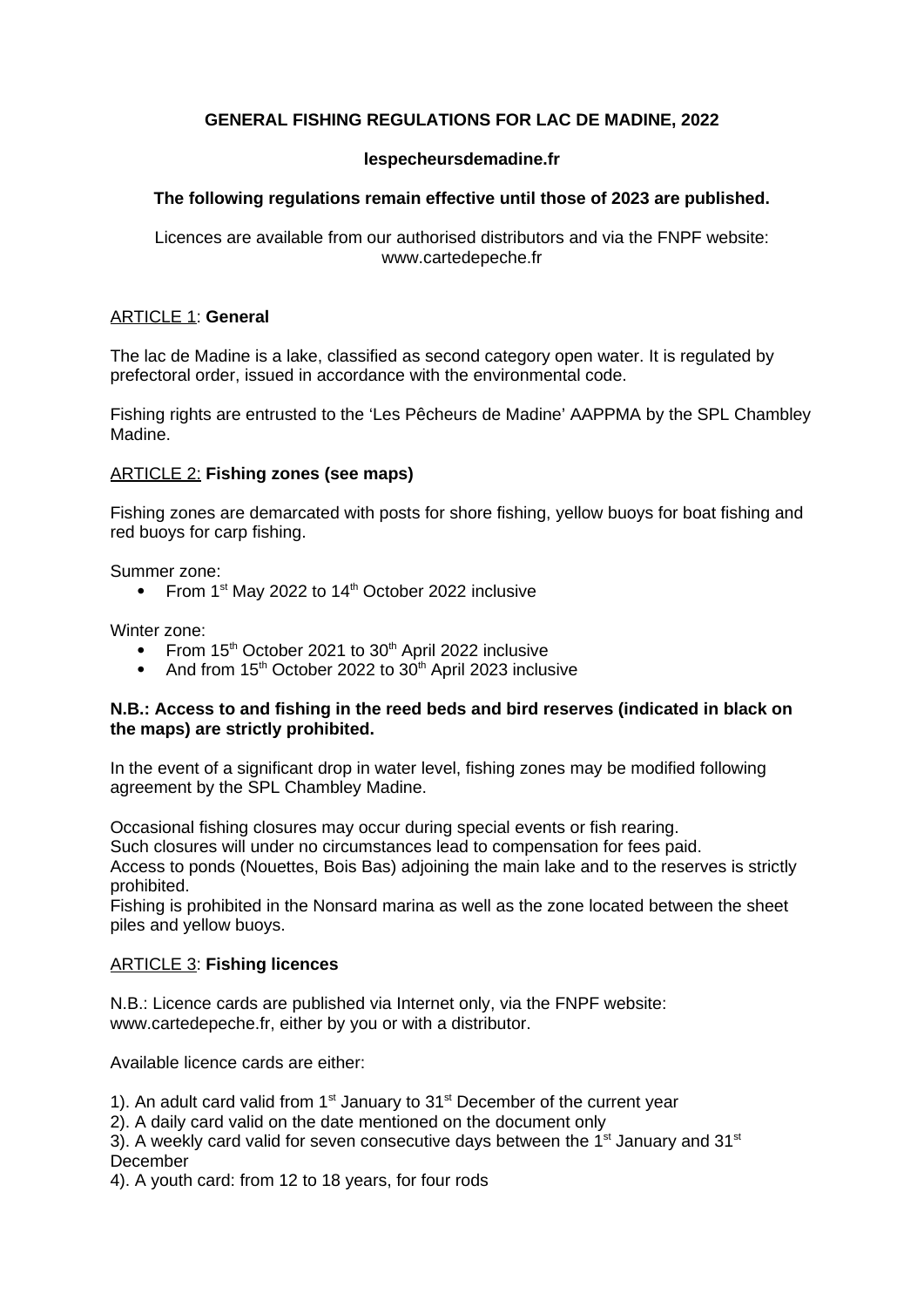5). A discovery card: under 12 years, for one rod (dispensation for holders of a Meuse AAPPMA card)

6). A women's discovery card: for one rod covering all AAPPMA lots.

## **For boat and night carp fishing, each angler must pay the specific supplement(s). Holders of "youth card" and "discovery card" (under 12 years and women) are exempted of those supplement(s).**

Where fishing rights are acquired, anglers are obliged to respect all clauses of these regulations and regulatory specifications issued by prefectoral order.

# ARTICLE 4: **Opening dates and specific closures:**

Pike open season:

- From  $1<sup>st</sup>$  January 2022 to 30<sup>th</sup> January 2022 inclusive (last Sunday of January)
- **Saturday 30<sup>th</sup> April 2022 in Winter zone, in no-kill mode**
- From  $1<sup>st</sup>$  May to  $31<sup>st</sup>$  December 2022 inclusive in Summer zone (article 2)

Zander open season:

- From  $1<sup>st</sup>$  January 2022 to 30<sup>th</sup> January 2022 inclusive
- From  $1<sup>st</sup>$  June 2022 to  $31<sup>st</sup>$  December 2022 inclusive

## **N.B.: It is prohibited to retain pike and zander from 1st January to 30th April 2022 inclusive**

Night carp fishing**:**

- From Friday,  $1^{st}$  April 2022 to Monday,  $10^{th}$  October 2022 inclusive, in zones A, B and D (article 14)
- From Sunday,  $1^{st}$  May 2022 to Monday,  $10^{th}$  October 2022 inclusive, in area C.

Other types of legal fishing are permitted throughout the year in the authorized fishing zones.

## ARTICLE 5: **Authorised catch and fishing methods during specific closures**

All species except pike and zander.

Hook and line fishing, excluding live bait, dead bait, dead bait with traces, artificial bait or lures that are likely to catch pike or zander in a non-accidental manner (fishing spoons, flexible lures…)

Spiny-cheek crayfish fishing is permitted throughout the year: a maximum of six net traps per angler. It is prohibited to return them to the water or introduce them into waterways, canals, streams on both private and public areas, as well as lakes to which fishing regulations apply.

## ARTICLE 6: **Minimum size limit for caught fish**

The minimum size for retaining pike is 60 cm.

The minimum size for retaining zander is 60 cm.

## ARTICLE 7: **Retained fish logbook and maximum catch limit**

A). The logbook for retaining fish is named and compulsory for **adult, youth and discovery card** holders who wish to keep their fish.

The logbook should be requested via our website under *REGLEMENTATION*.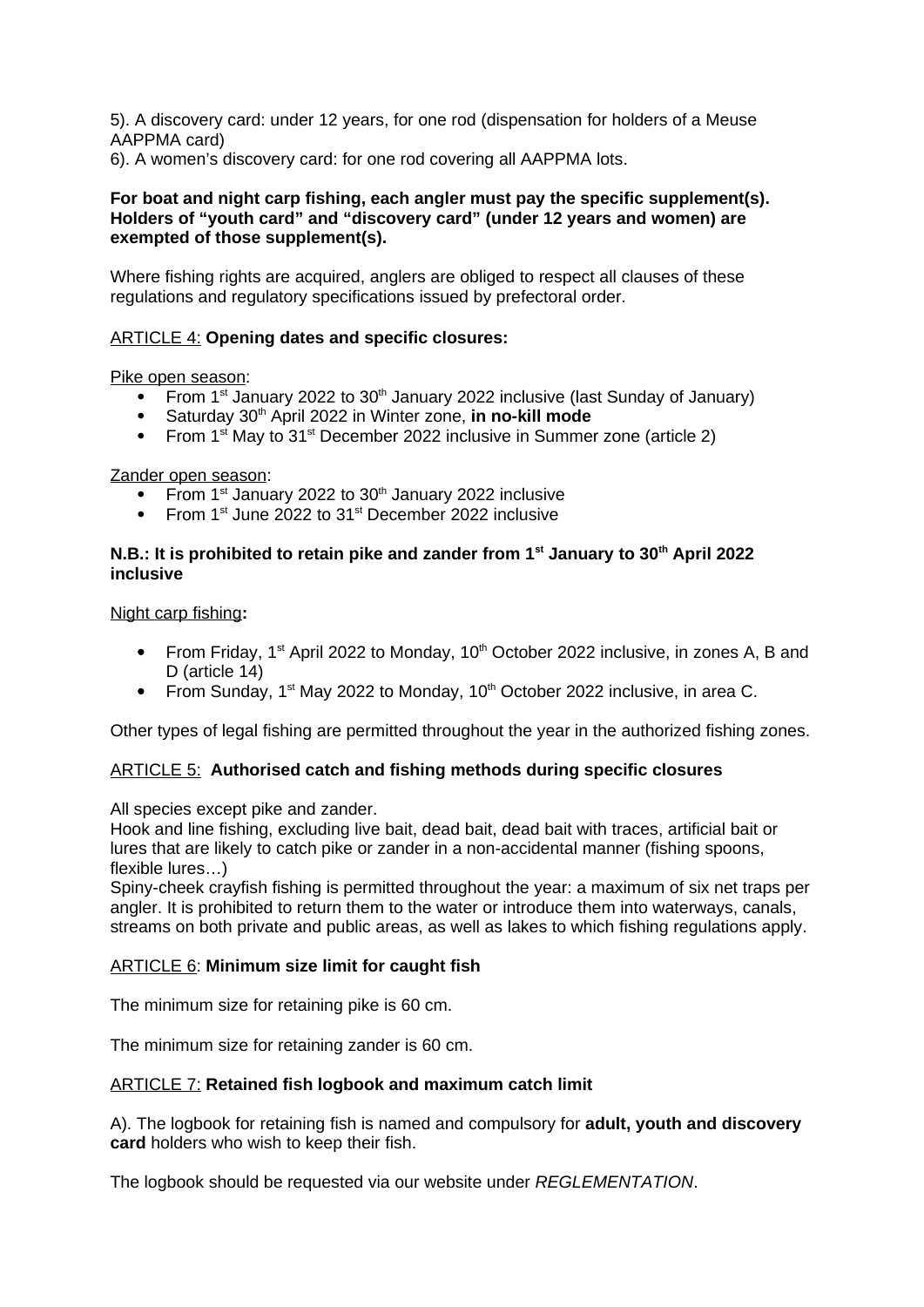Only one logbook will be provided per angler per year, irrespective of the number of cards purchased.

Duplicates will not be issued.

Each fish must immediately be measured and recorded in the logbook using a ballpoint or non erasable felt-tip pen. Records must not exceed one predatory fish per day (pike or zander), and eight predatory fish per year.

B). Weekly or daily cardholders should record their catch directly onto their fishing card using a ballpoint or non erasable felt-tip pen, indicating the date and time of the catch as well as the species and size of the fish.

### **In both cases, quotas are as follows:**

- For a **WEEKLY** card: one predatory fish per day (pike or zander), based on a maximum of two fish throughout the period of validity of the card
- For a **DAILY** card: one predatory fish per day (pike or zander).

C). In all cases, the number of European perch is limited to 20 fish per day per angler.

Any predatory fish held inside a net, keepnet, live well, etc. is considered retained. It needs to have been measured and logged in the retained fish logbook or on the daily or weekly card.

### **Anglers may under no circumstances possess a number of fish superior to that of the corresponding daily authorised limit per species.**

Fish should be kept 'whole' so that they can be measured in case of inspection. It is prohibited to scale, gut or cut a fish and leave any 'remains' by the lake. Retained fish (catfish, bream, etc.) should not be discarded by the lake.

Keeping live fish in keepnets, storage bags, buckets, etc. - regardless of species - is strictly prohibited outside of legal fishing hours.

## ARTICLE 8: **Fishing by foot, shore fishing**

Vehicles should be parked only in the authorized zones.

Shore anglers should limit their fishing zone to a maximum of 100 metres from the shore, within the zones indicated on the 'shore fishing' (*pêche du bord*) maps. Tents are prohibited. Shore fishing will be authorised in front of the sailing school of Heudicourt and from the launching zone of Nonsard (at the end of the dike of Marmont) to the marina, from  $1<sup>st</sup>$ November 2022 to 31st December 2022 and from  $1<sup>st</sup>$  January 2023 to the last Sunday of January 2023.

During the night carp fishing season, priority access will be given to anglers practising this method at stations reserved for night carp fishing (within the shore fishing zones).

Shore carp fishing along the Montsec walking route is prohibited. It remains permitted - during the day - on the dikes of the Nouettes and Bois Bas ponds.

#### ARTICLE 9: **Boat fishing**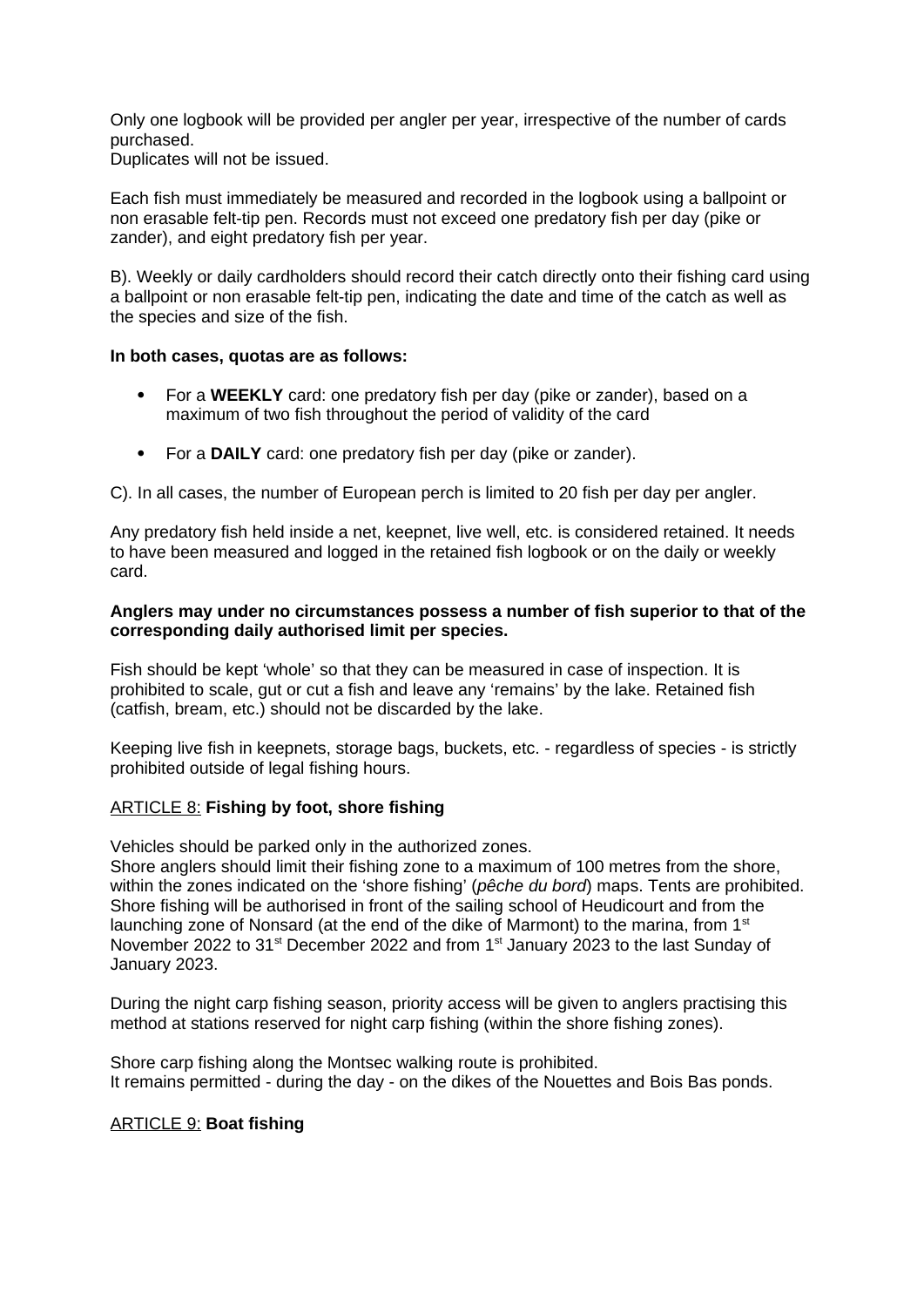Fishing on board a boat (skiff, inflatable boat, float tube, canoe, sailing boat, etc.) as well as the use of a boat for baiting, line set-up, etc. carries an additional 'boat' charge per angler (see article 3).

Each boat must be equipped with the required equipment: a life jacket for each person, rows, bailing scoops...

Under no circumstances should the fishing boat's movement disturb shore anglers and sailing boats. Boats and fishing lines should be located within authorised zones outlined on the maps.

## **The following are prohibited:**

- Access to fishing in temporary or permanent reserve zones
- Fish trolling by any means of propulsion (motor, oar, sail)
- Boating and anchorage at night
- Mooring both during the day and at night within 10 metres of a reed bed, warning buoys or engineering structures
- The carrying and use of combustion engines.

Combustion engines which cannot technically be dismantled outside of specialised workshops are nevertheless permitted (bolt engine, steering linkage/gearbox, power supply, trim system, …). **The engine must be raised.**

### **Outboard engines with tiller handles fixed only by clamp screw (vice) are excluded from this specification.**

### ARTICLE 10: **Boat launching, vehicles parking and docking**

Boat launching can only be carried out in authorised areas.

No vehicles are allowed to park on the dikes and on the night fishing posts in zone A. Vehicles will be parked according to the chosen post, either on the parking lot near the campsite or below the Chevaliers dike.

All non-identified boats, boats that are not maintained or are docked outside of authorised zones may be removed by the lake's management.

Boats anchored using chains or cables during the winter period must be removed from the site within the week following the end of the predator fishing season.

#### ARTICLE 11: **Fishing surveillance and penalties**

Anglers must fulfil any orders received from the association's fishing guards and other duly authorised persons. Official statements will be drawn up for any breaches to present AAPPMA regulations, the environmental code, prefectoral orders or national decrees.

A temporary or permanent exclusion decision, voted and approved by the board of directors, may be imposed on offenders - see penalty table on our web site: lespecheursdemadine.fr, under REGLEMENTATION.

#### ARTICLE 12: **'Accident, damage and liability' angler obligations**

Fishing is carried out at the angler's own risk and individuals should be able to assess the associated dangers (weather, wind…). You are strongly advised to use boats of a minimum of three metres in length.

The AAPMA, the lake's management, is not responsible for criminal acts committed by its members or for accidents they may have caused or been the victim of. Theft or deterioration of boats anchored on site or in designated ports cannot implicate AAPPMA responsibility.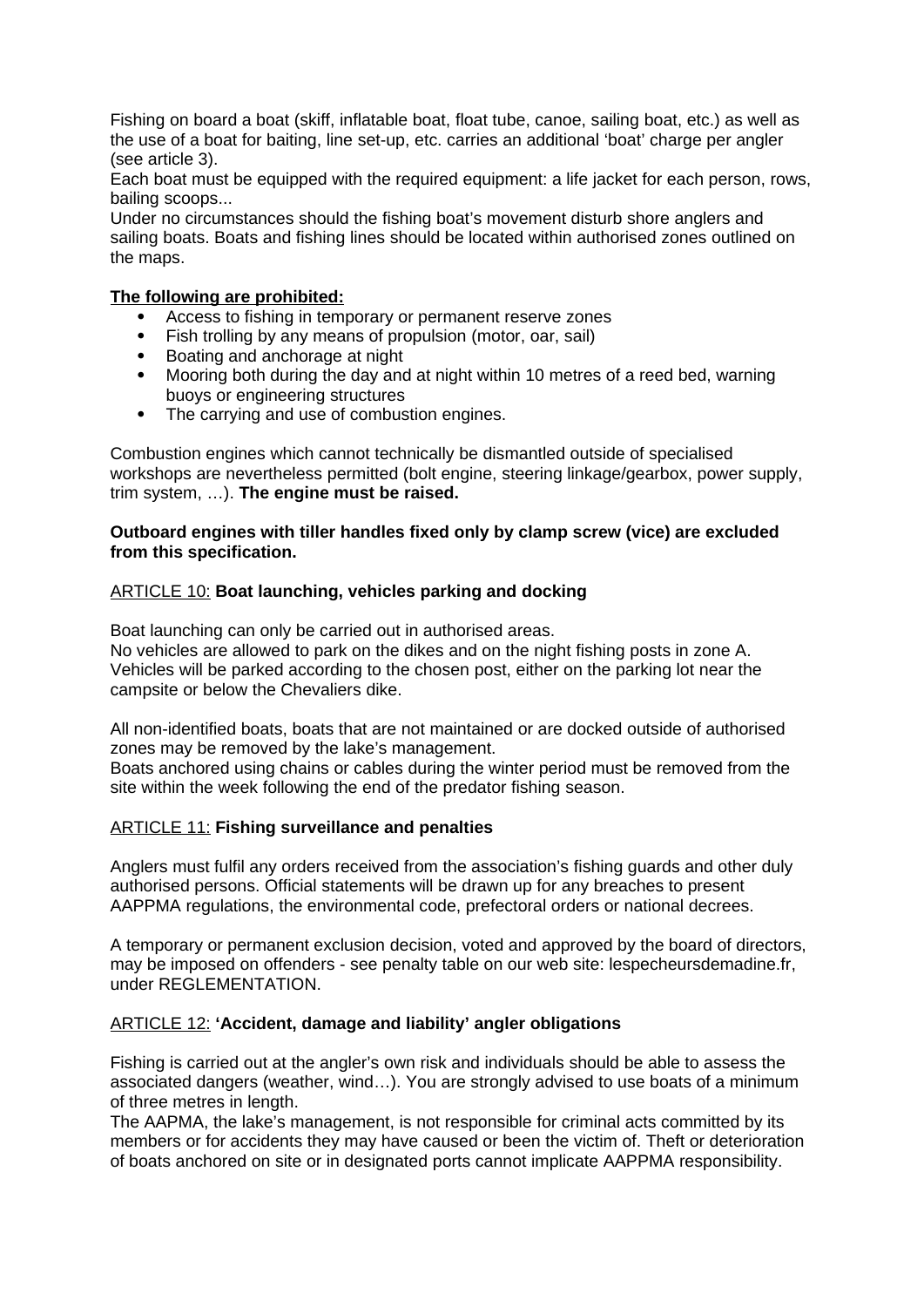Boat owners are solely responsible for the surveillance and maintenance of their boats. The AAPPMA and SPL Chambley Madine have no security obligations.

## **CARP FISHING**

ARTICLE 13: Each angler may retain a maximum of one carp measuring less than 60 cm, per day.

Carp that are above 60 cm, fished during the day, should be returned to the water immediately.

It is strictly prohibited to transport live carp measuring more than 60 cm.

It is compulsory for anglers fishing for carp during the day onboard a boat, to demarcate a fishing zone using 'vivid-coloured markers' within a maximum distance of 30 metres.

### **NIGHT CARP FISHING**

### ARTICLE 14:

Carp fishing at night is permitted - under prefectoral order - in the 'night carp fishing' zones indicated on the map only - at all hours, both day and night:

- From Friday,  $1^{st}$  April 2022 to Monday,  $10^{th}$  October 2022 inclusive, in zones A, B, D only
- From Sunday,  $1^{st}$  May 2022 to Monday,  $10^{th}$  October 2022 inclusive, in area C (see article 4).

Carp cannot be kept in captivity or transported during night fishing legal hours, i.e. half an hour after sunset until half an hour before sunrise.

Only dark-coloured tents and shelters are allowed. Faeces should be buried and the station left free of rubbish. Lines must be extended at a 90° angle from the shore.

Stations cannot be occupied by more than two people. Stations must be lighted at night.

#### **To fish at these stations, anglers must:**

- Be an AAPPMA licence card holder for the duration of the stay
- Pay the specific supplement for night carp fishing and, if using a boat, the 'boat' supplement, including for baiting, line set-up, etc. purposes (see article 3).

#### **The following are prohibited:**

- Fishing and placement of markers more than **100** metres from the shores (prefectoral order)
- The use of meat fishing bait, lighting a campfire, cutting vegetation
- Roaming dogs. Dogs must be kept on a lead.
- Fishing with lures, live or dead bait, dead bait traces, fly fishing and streamers from the shore or a boat
- Fishing throughout the duration of the '*Rendez vous avec Esox*' competition (September/October)

Fishing stations in zones **A, B** and **D**, with unrestricted access, will be occupied for a maximum of 15 days.

Zone **A**: 12 stations, n° 1 to 12, accessible from the shore, Madine entrance 2-3.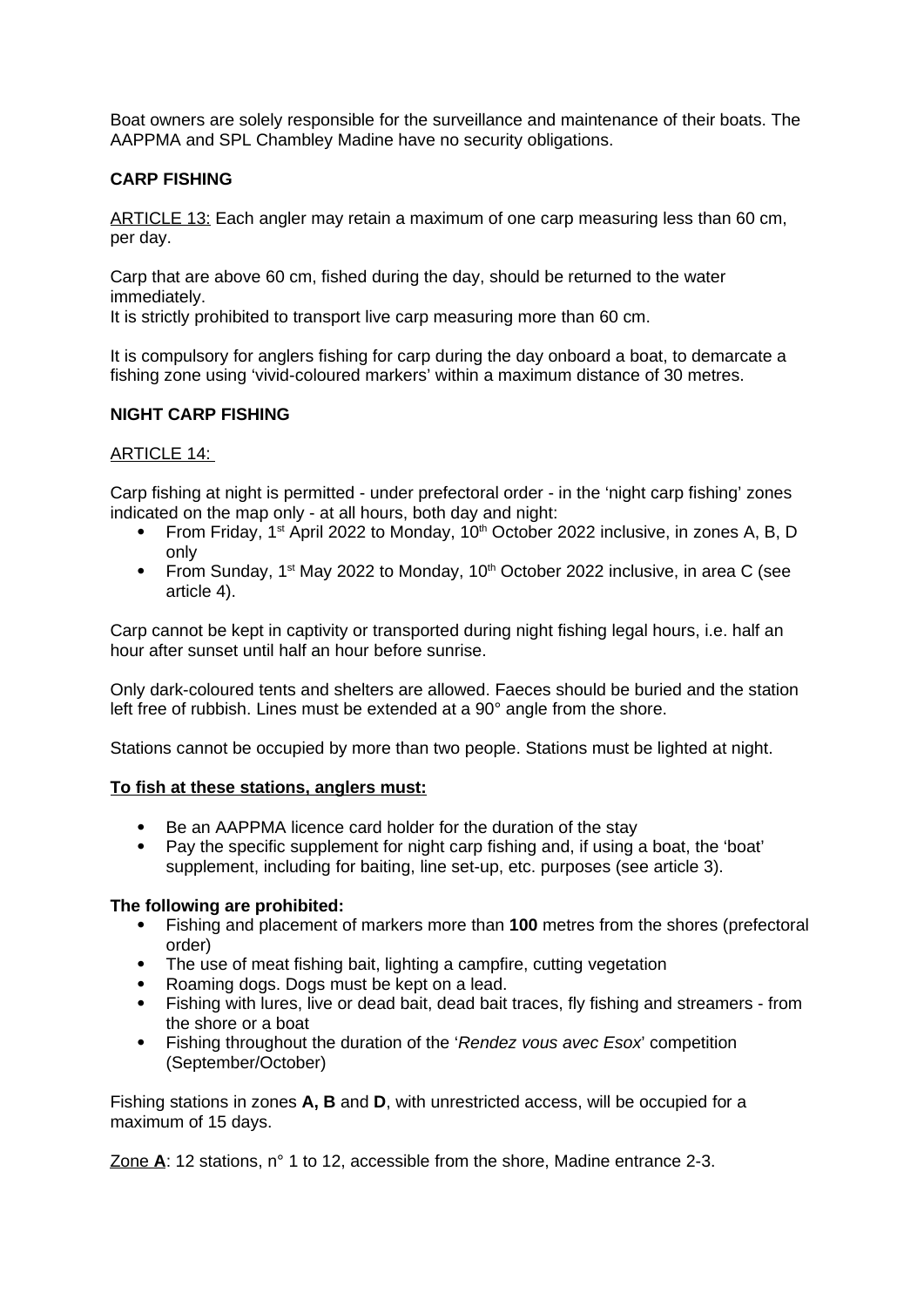Zone **B:** 9 stations, n°14, accessible from the shore, to the right of the sailing school n° 15 to 22, accessible by boat only, Madine entrance 2-3.

 Zone **D:** 3 stations, n°27 to 29, accessible from the shore and by boat, car park at the foot of the Marmont dike. Lines should be extended in the direction of the arrow (see map) in the winter zone.

### **Reservation requests for fishing stations in zone C should be addressed to the Madine joint syndicate (SMA), in charge of management and services (03.29.89.32.50)**

Zone **C:** 4 stations, n° 23 to 26, by reservation only, accessible by boat only.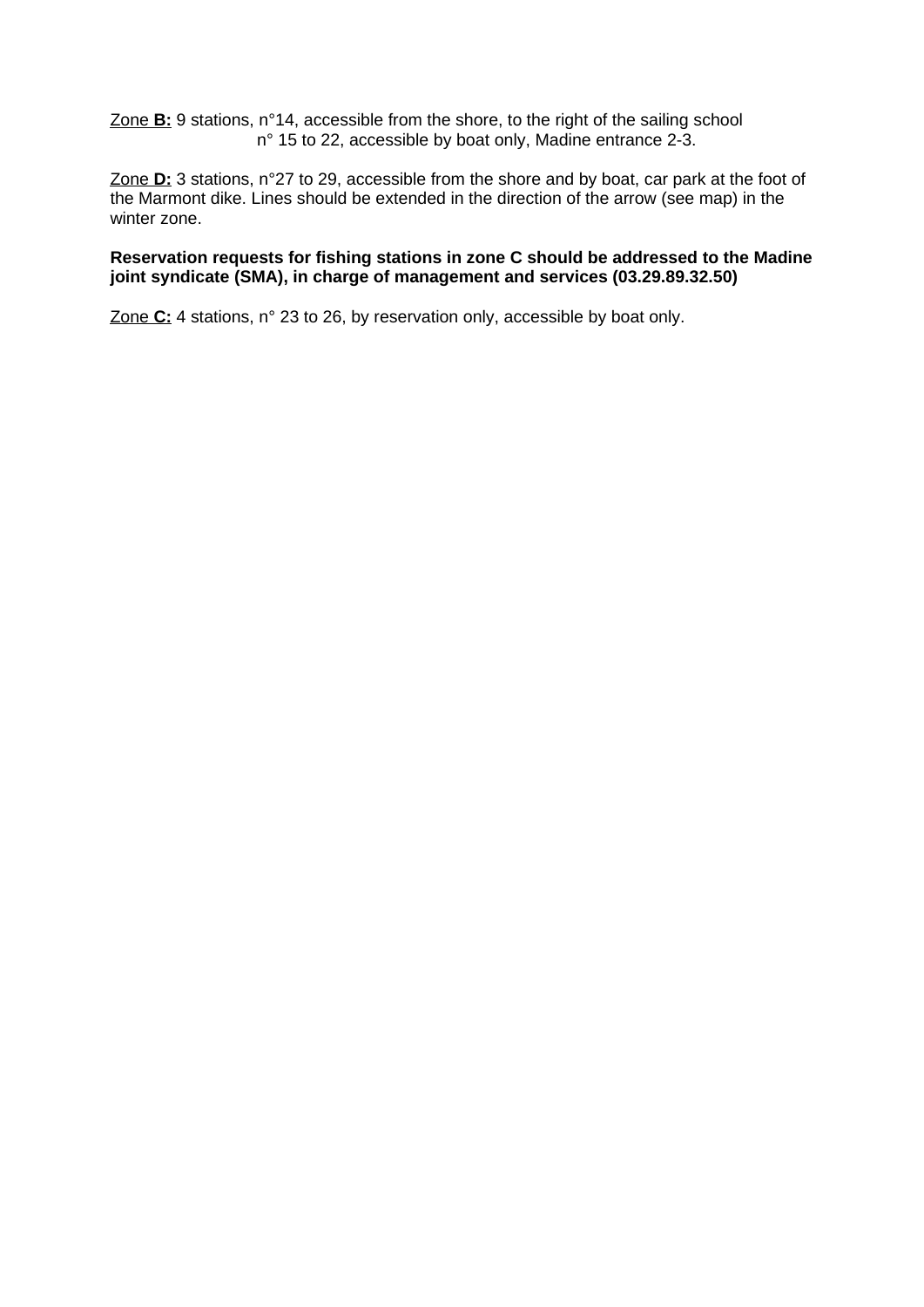